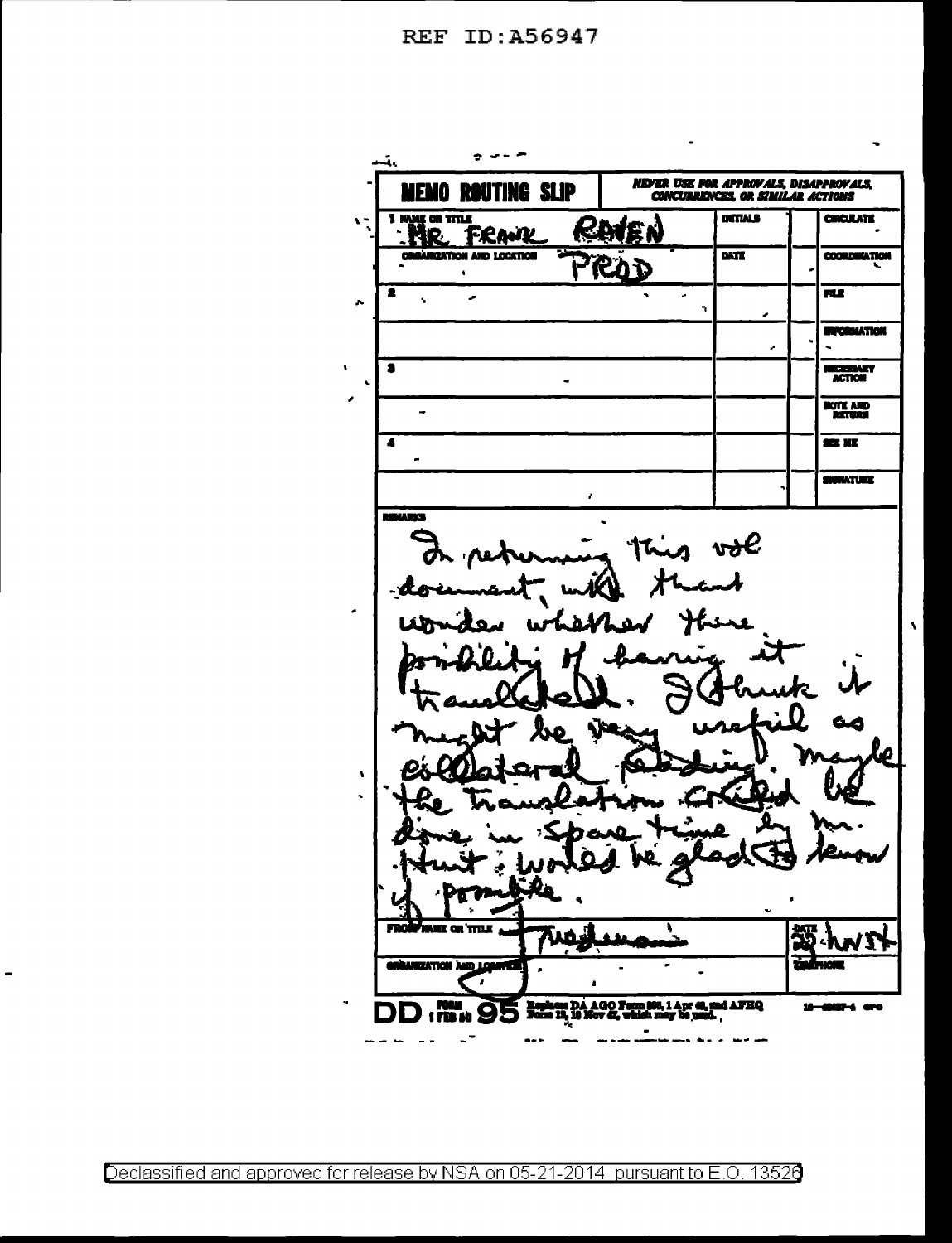$\bullet$   $\bullet$   $\bullet$   $\bullet$  $\bullet$ ٠ REE TID A56947 **NEVER USE FOR APPROVALS, DISAPPROVALS. CONCURRENCES. OR SIMILAR ACTIONS** 1 NAME OR TITLE **INITIALS CIRCULATE** RAVEN MR **Trank GAMPL MOCATION** DATE **COORDINATION** TROD àB. FILE معص <u>Lary z p</u> The Land  $5/4J$ H **INFORMATION** र ४ `s **NECESSARY ACTION NOTE AND** RETURN  $\overline{\textbf{A}}$ SEE ME **SIGNATURE** REMARKS Hle Attached hereto is a copy Cover pheet of Ticom does  $TF$  304. Heat the expanded Jam told  $\mathbf{Z}^{\mathbf{A}}$ script referred to therein كلد on file un Japanese feuteire) **HROT** Secho over -1)6 Ю ついん Cл ю. 2 A RO FROM NAME OR TITLE **DATE LAA MAA**  $\Gamma$  yor  $\Gamma$ ORGANIZATION AND BOTATION **TELEPHONE** DD (FORM 9 95 Replaces DA AGO Form 806, 1 Apr 48, and AFBQ 16-48487-4 aPO